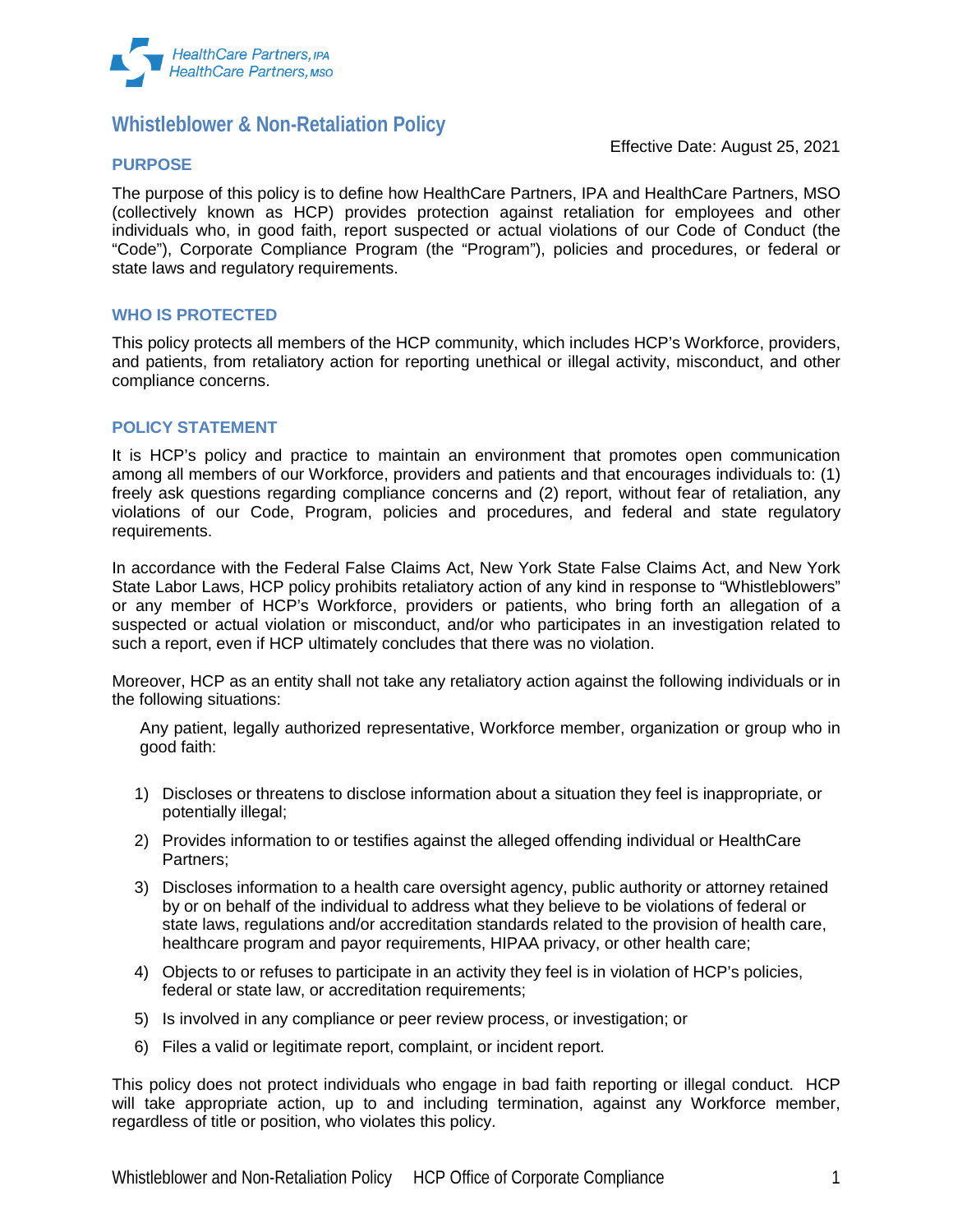

Nothing in this Policy prohibits Workforce members, providers or patients from reporting possible violations of laws or regulations to appropriate federal, state, or local government agencies or from making other disclosures that are protected under applicable laws or regulations such as the Office of Inspector General (OIG) Hotline (1-800-HHS-TIPS) and the New York State Office of Medicaid General Hotline (1-877-87-FRAUD). Refer to Section A under Procedures for information regarding HCP's Hotline reporting.

# **KEY TERMS**

**Bad Faith Reporting:** Refers to allegations of violations, misconduct or other wrongdoing made with malicious intent or reckless disregard, to protect oneself against remediation and/or to harm another individual implicated in the allegation.

**Good Faith Reporting**: Under false claims law, a good faith report refers to reports of suspected or actual violations, misconduct or other wrongdoing, made honestly and with reasonable cause to believe that there has been a violation, such as fraud, waste and abuse related to federal and state payor requirements.

**Individual:** For the purposes of this Policy, "Individual" refers to any Workforce member as described within and any provider or patient.

**Retaliation or Retaliatory Action:** Any adverse behavior taken intended to intimidate, threaten coerce or discriminate against an individual or group who, in good faith, brings forth a compliance concern or other wrongdoing.

Examples of retaliation include, but are not limited to, the following unwarranted actions:

- termination or suspension of employment, business relationship or affiliation;
- disciplinary action;
- reduction in pay or assigned hours;
- demotion, decrease or transfer of job responsibilities;
- negative performance reviews;
- exclusion from meetings and other activities related to an individual's job; and/or
- any other adverse activity meant to harass or create a hostile environment.

**Volunteers:** Unpaid members of HCP's Workforce who provide their services or skills to various business units. Volunteers are required to abide by the same policies, procedures, laws and regulatory requirements as HCP's paid Workforce members.

**Whistleblower:** Refers to a person who raises concerns about a risk, illegal activity, or other wrongdoing made by his or her employer, including fraudulent activity related to federal, state, and private payor healthcare program requirements.

**Whistleblower Protections:** Prohibits any form of retaliation against employees who file a claim or report a violation under the Federal False Claims Act, New York State False Claims Act, and New York State Labor Laws. Private-sector employees in New York are also covered by the Occupational Safety and Health Administration (OSHA) for reporting workplace health and safety concerns.

**Workforce:** "Workforce" members include paid employees (including executive leaders and management), consultants, vendors, contractors, and temporary workers.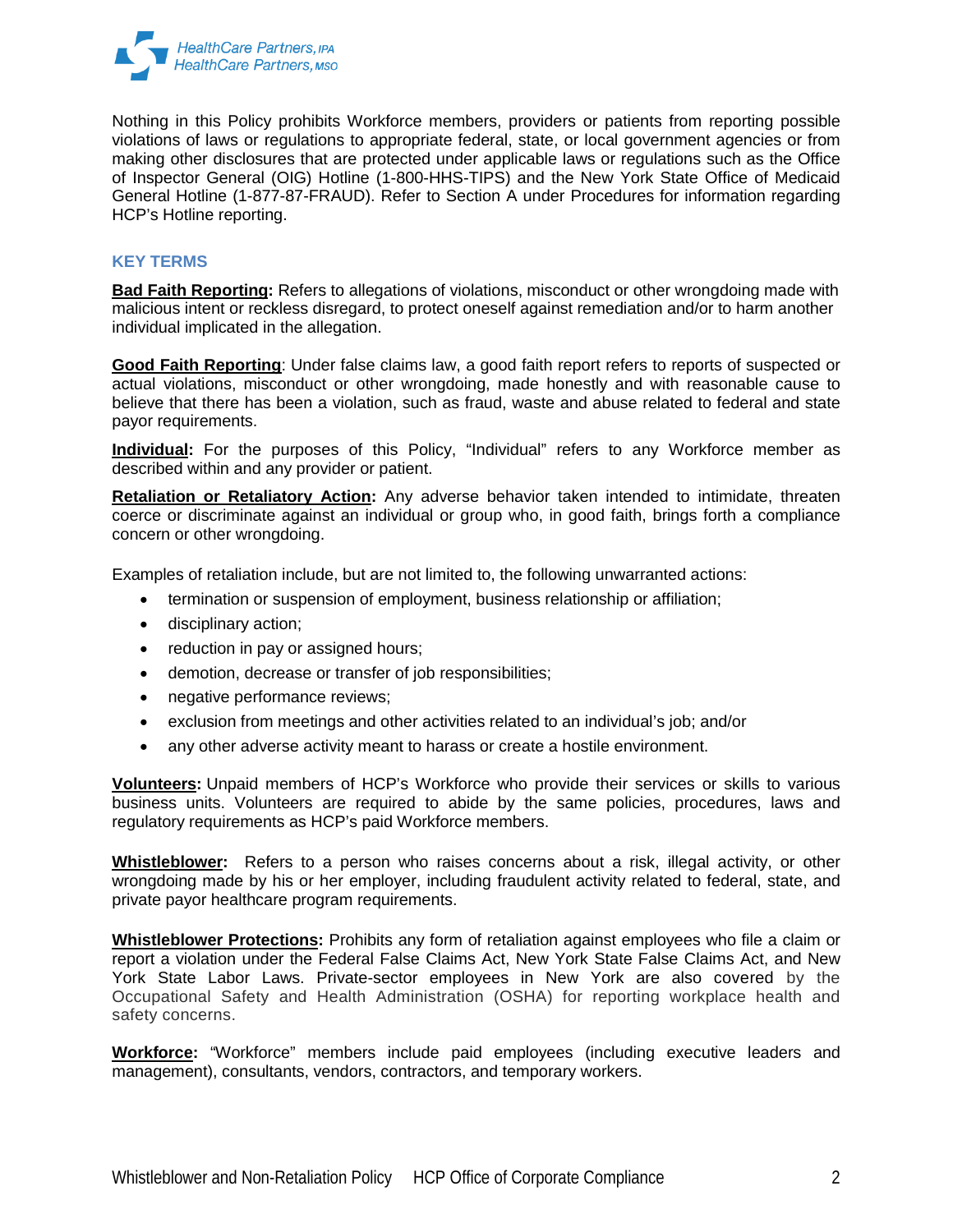

# **RESPONSIBILITY**

The Corporate Compliance and Privacy Officer (CCPO) is responsible for the oversight and maintenance of this policy and the procedures described within. All management is responsible for familiarizing themselves with applicable laws and regulations, the Code, the Program, and other policies and procedures and for ensuring their direct reports understand their obligation to report compliance concerns and to comply with the requirements related to their role.

Additionally, all HCP's Workforce members have a responsibility to report any activity that appears to violate applicable laws, regulations, rules, policies, and procedures related to our business operations, such as fraud, waste, and abuse, billing misconduct, HIPAA privacy and information security violations.

Workforce members are not expected to determine if a compliance concern is an actual violation of HCP policy or federal or state regulatory requirements before reporting it. Any suspected violation or misconduct should be immediately reported as described under Procedures.

This Policy can be found in HCP's central policies and procedures repository for employees and on our public website.

# **PROCEDURES**

## **A. Reporting Compliance Concerns**

All Workforce members, providers, and patients have an obligation to report compliance concerns. Examples of compliance concerns to be reported include:

- Fraud, waste, or abuse (e.g., billing misconduct)
- Violations of HCP's Code, Program, other policies and procedures, or federal and state regulatory requirements
- HIPAA Privacy/ Information Security violations
- Conflicts of Interest
- Other illegal or unethical conduct

HCP has established a reporting process that enables employees to share their compliance concerns through multiple resources, including mechanisms that allow for anonymous reporting.

1) Employees: Any employee who knows or reasonably suspects an incident of fraud, waste or abuse of Medicare, Medicaid or other federal or state healthcare program, HIPAA privacy or any other violation of HCP's policies, laws or regulations should immediately report their concerns to his/her supervisor, if appropriate, as soon as they become aware of the misconduct.

Under circumstances where an employee's supervisor may be an involved party to the report, employees may use one of the following means to share their compliance concern:

| <b>Corporate Compliance and Privacy Officer</b>                             | <b>Director of Human Resources</b> |
|-----------------------------------------------------------------------------|------------------------------------|
| mphillips@hcpipa.com                                                        | psheehan@hcpipa.com                |
| Tel: (516) 941-2122                                                         | Tel: (516) 941-2124                |
| <b>Compliance Hotline*</b>                                                  |                                    |
| *(Reporters may remain anonymous when calling or submitting reports online) |                                    |
| <b>By Phone:</b><br>Toll-free: (888) 475-8376                               |                                    |
| The Hotline is confidential, available 24/7, and in multiple languages.     |                                    |
| Via the Web:                                                                |                                    |
| Hcphotline.ethicspoint.com                                                  |                                    |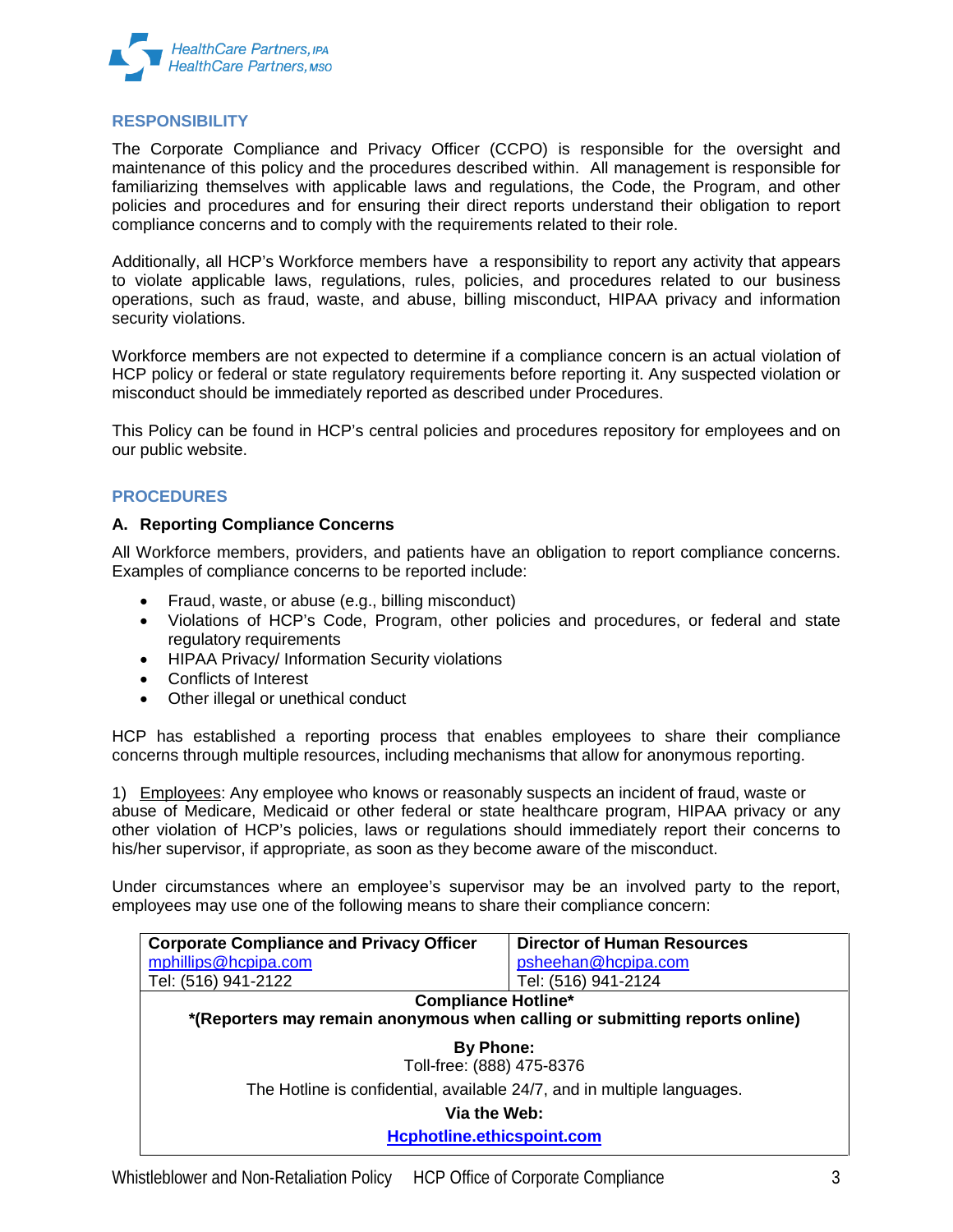

\*The Hotline provides a confidential method for reporters to remain anonymous should they wish to when submitting reports by phone. The Office of Corporate Compliance receives a notification of all reports received through the Hotline and will conduct an investigation as described under Investigation of Retaliation, Section B.

Individuals are also encouraged to contact the CCPO directly or use the Hotline to seek advice or clarification on compliance matters.

2) Vendors, Contractors/Consultants/Temporary Workers, Volunteers, Providers, and Patients: Vendors, consultants, contractors, temporary workers, volunteers, providers and patients may report compliance concerns directly through the Compliance Hotline or to the CCPO using the same contact information as referenced above.

3) Reports Concerning Executives/Senior Management: In the event any reports received involve a member of the executive leadership or senior management, and/or include harm to HCP it shall be reviewed by the CCPO in consultation with external counsel, as appropriate, and other outside experts who may be enlisted to conduct an impartial investigation.

4) Reports Concerning CCPO: In the event any reports received involve the CCPO and/or include harm to HCP it shall be reviewed by the Executive Committee in consultation with external counsel, as appropriate, and other outside experts who may be enlisted to conduct an impartial investigation.

# **B. Investigation of Retaliation**

HCP is committed to investigating all reported compliance concerns, including reports of retaliation. HCP expressly prohibits any form of retaliation or intimidation against any individual for reporting a compliance concern, inquiring about appropriate conduct, policies or procedures, or for participating in a related investigation or proceeding. If any individual believes they have been subjected to retaliation, they should file a report to the CCPO, the Director of Human Resources, as appropriate, or through the Compliance Hotline as described in this Policy.

1) General Procedures: After a report of a compliance concern has been received, the CCPO, Director of Human Resources, and other key personnel, as appropriate, will promptly begin its review of the allegations and will ensure that a proper investigation is conducted. In accordance with HCP's *Disciplinary Action Policy, Enforcement and Sanctions Policy, and Internal Investigations and Government Response Policy,* the investigation will include interviewing all appropriate individuals and a comprehensive review of relevant documentation to confirm the validity of the allegation. Corrective action may be implemented depending on the outcome of the investigation.

The following procedures will apply for reports received through the Compliance Hotline:

- The CCPO or designee will acknowledge receipt of the report within (3) three business days of receiving the Hotline notification;
- The CCPO will engage other parties as appropriate to begin the investigation;
- All documentation and investigation processes used will be saved electronically in the secure Hotline log and maintained in accordance with applicable laws and HCP's Record Retention Policy; and
- Any corrective action will be implemented, external reporting obligations fulfilled, and deficiencies addressed, as applicable, upon conclusion of the investigation.

2) Cooperation of Workforce Members: All Workforce members are expected to cooperate fully with internal investigations and in response to outside counsel and external investigations conducted by government agencies, law enforcement, and their representatives.